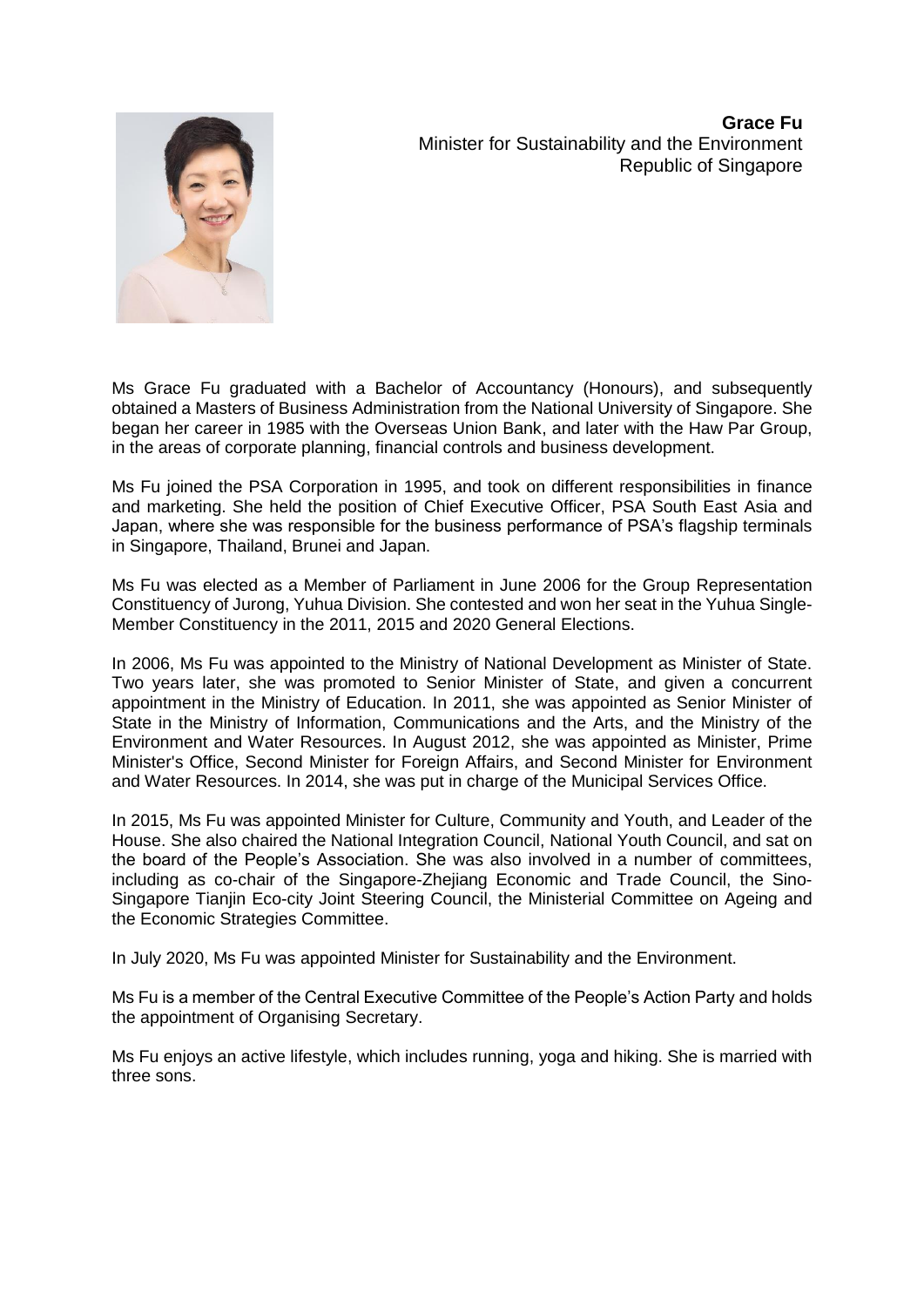傅海燕

新加坡共和国 永续发展与环境部部长

傅海燕女士毕业于新加坡国立大学,拥有会计系荣誉学士学位和工商管理 硕士学位。1985年,她加入华联银行,之后加入虎豹集团,负责企业策划、 财务管理及业务发展方面的职务。

1995年,傅海燕女士加入新加坡港务集团(PSA),负责财务和市场营销 工作。她担任港务集团东南亚及日本业务总裁一职,负责在新加坡、泰国、 文莱和日本等国家的业务。

2006年6月,傅海燕女士当选裕廊集选区国会议员, 负责管理集选区属下 的裕华区。2011、2015和2020年,她当选裕华单选区国会议员。2006年, 她受委为国家发展部政务部长,两年后升任高级政务部长,并兼任教育部 高级政务部长。2011年,她受委为新闻、通讯及艺术部兼环境及水源部高 级政务部长。2012年8月,她受委担任总理公署部长兼环境及水源部第二 部长及外交部第二部长。另外,她也负责领导2014年成立的社区事务署。

2015年10月, 傅海燕女士受委为文化、社区及青年部长和国会领袖。此外, 她也兼任国民融合理事会主席、全国青年理事会主席及人民协会理事职位。 她曾担任数个重要委员会的工作,包括新加坡—浙江经贸理事会新方主席、 中新天津生态城联合协调理事会、人口老龄化课题部长级委员会和经济战 略委员会等。

2018年11月,傅海燕女士获委为人民行动党中委会的组织秘书。

2020年7月, 傅海燕女士受委为永续发展与环境部部长。

傅海燕女士喜欢跑步、瑜伽和远足等户外活动。她已婚,育有三名儿子。